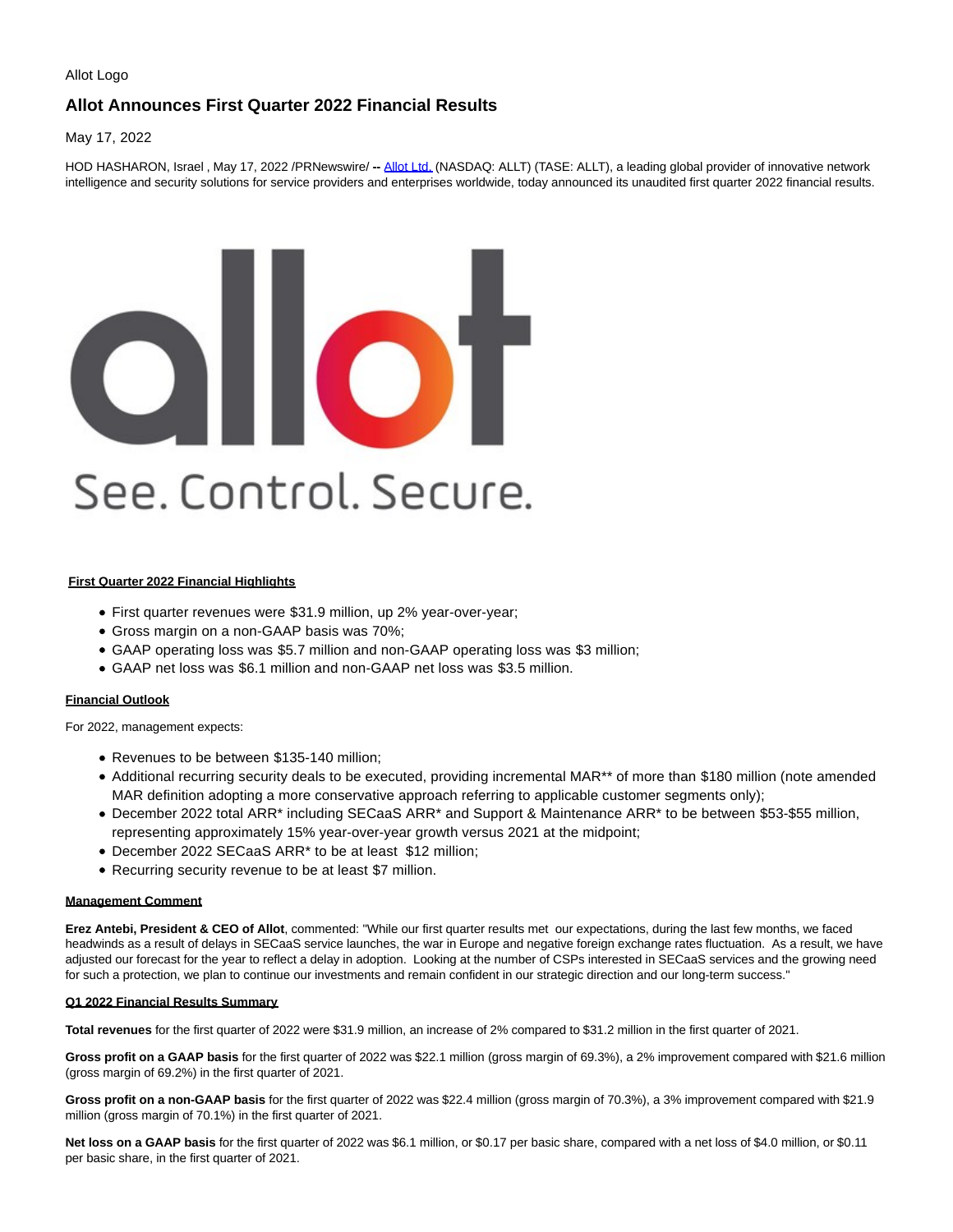**Net loss on a non-GAAP** for the first quarter of 2022 was \$3.5 million, or \$0.10 per basic share compared with a non-GAAP net loss of \$2.2 million, or \$0.06 per basic share, in the first quarter of 2021.

**Cash and investments** as of March 31, 2022 totaled \$117.1 million, compared to \$85.7 million as of December 31, 2021.

#### **Conference Call & Webcast:**

The Allot management team will host a conference call to discuss its first quarter 2022 earnings results today, May 17, 2022 at 8:30 am ET, 3:30 pm Israel time. To access the conference call, please dial one of the following numbers:

US: 1-888-642-5032, UK: 0-800-917-5108, Israel: +972-3-918-0609

A live webcast and, following the end of the call, an archive of the conference call, will be accessible on the Allot website at[: http://investors.allot.com](http://investors.allot.com/index.cfm) /index.cfm

#### **About Allot**

Allot Ltd. (NASDAQ: ALLT) (TASE: ALLT) is a provider of leading innovative network intelligence and security solutions for service providers and enterprises worldwide, enhancing value to their customers. Our solutions are deployed globally for network and application analytics, traffic control and shaping, network-based security services, and more. Allot's multi-service platforms are deployed by over 500 mobile, fixed and cloud service providers and over 1,000 enterprises. Our industry leading network-based security as a service solution is already used by over 20 million subscribers in Europe. Allot. See. Control. Secure.

For more information, visit [www.allot.com](http://www.allot.com/)

#### **Performance Metrics**

\* Total ARR - Support & Maintenance ARR (measures the current annual run rate of the support & maintenance revenues, which is calculated based on these expected revenues in the fourth quarter and multiplied by 4) and SECaaS ARR (measures the current annual run rate of the SECaaS revenues, which is calculated based on these expected revenues in the current month of December and multiplied by 12).

\*\* MAR (maximum annual revenue potential of concluded transactions) was estimated by Allot upon transaction signature and constitutes an approximation of the theoretical annual revenues Allot would receive if 100% of the applicable customer segments only subscribers, as estimated by Allot, signed up for the service.

#### **GAAP to Non-GAAP Reconciliation:**

The difference between GAAP and non-GAAP revenues is related to the acquisitions made by the Company and represents revenues adjusted for the impact of the fair value adjustment to acquired deferred revenue related to purchase accounting. Non-GAAP net income is defined as GAAP net income after including deferred revenues related to the fair value adjustment resulting from purchase accounting and excluding stock-based compensation expenses, amortization of acquisition-related intangible assets, deferred tax asset adjustment and changes in taxes related items.

These non-GAAP measures should be considered in addition to, and not as a substitute for, comparable GAAP measures. The non-GAAP results and a full reconciliation between GAAP and non-GAAP results is provided in the accompanying Table 2. The Company provides these non-GAAP financial measures because it believes they present a better measure of the Company's core business and management uses the non-GAAP measures internally to evaluate the Company's ongoing performance. Accordingly, the Company believes they are useful to investors in enhancing an understanding of the Company's operating performance.

#### **Safe Harbor Statement**

This release contains forward-looking statements, which express the current beliefs and expectations of Company management. Such statements involve a number of known and unknown risks and uncertainties that could cause our future results, performance or achievements to differ significantly from the results, performance or achievements set forth in such forward-looking statements. Important factors that could cause or contribute to such differences include risks relating to: our ability to compete successfully with other companies offering competing technologies; the loss of one or more significant customers; consolidation of, and strategic alliances by, our competitors, government regulation; the timing of completion of key project milestones which impact the timing of our revenue recognition; lower demand for key value-added services; our ability to keep pace with advances in technology and to add new features and value-added services; managing lengthy sales cycles; operational risks associated with large projects; our dependence on fourth party channel partners for a material portion of our revenues; court approval of the Company's proposed share buy-back program; and other factors discussed under the heading "Risk Factors" in the Company's annual report on Form 20-F filed with the Securities and Exchange Commission. Forward-looking statements in this release are made pursuant to the safe harbor provisions contained in the Private Securities Litigation Reform Act of 1995. These forward-looking statements are made only as of the date hereof, and the company undertakes no obligation to update or revise the forward-looking statements, whether as a result of new information, future events or otherwise.

**Investor Relations Contact: Public Relations Contact: GK Investor Relations** Ehud Helft +1 212 378 8040 [allot@gkir.com](mailto:allot@gkir.com) Seth Greenberg, Allot Ltd. +972 54 922 2294 [sgreenberg@allot.com](mailto:sgreenberg@allot.com)

> **TABLE - 1 ALLOT LTD. AND ITS SUBSIDIARIES CONSOLIDATED STATEMENTS OF OPERATIONS** (U.S. dollars in thousands, except share and per share data)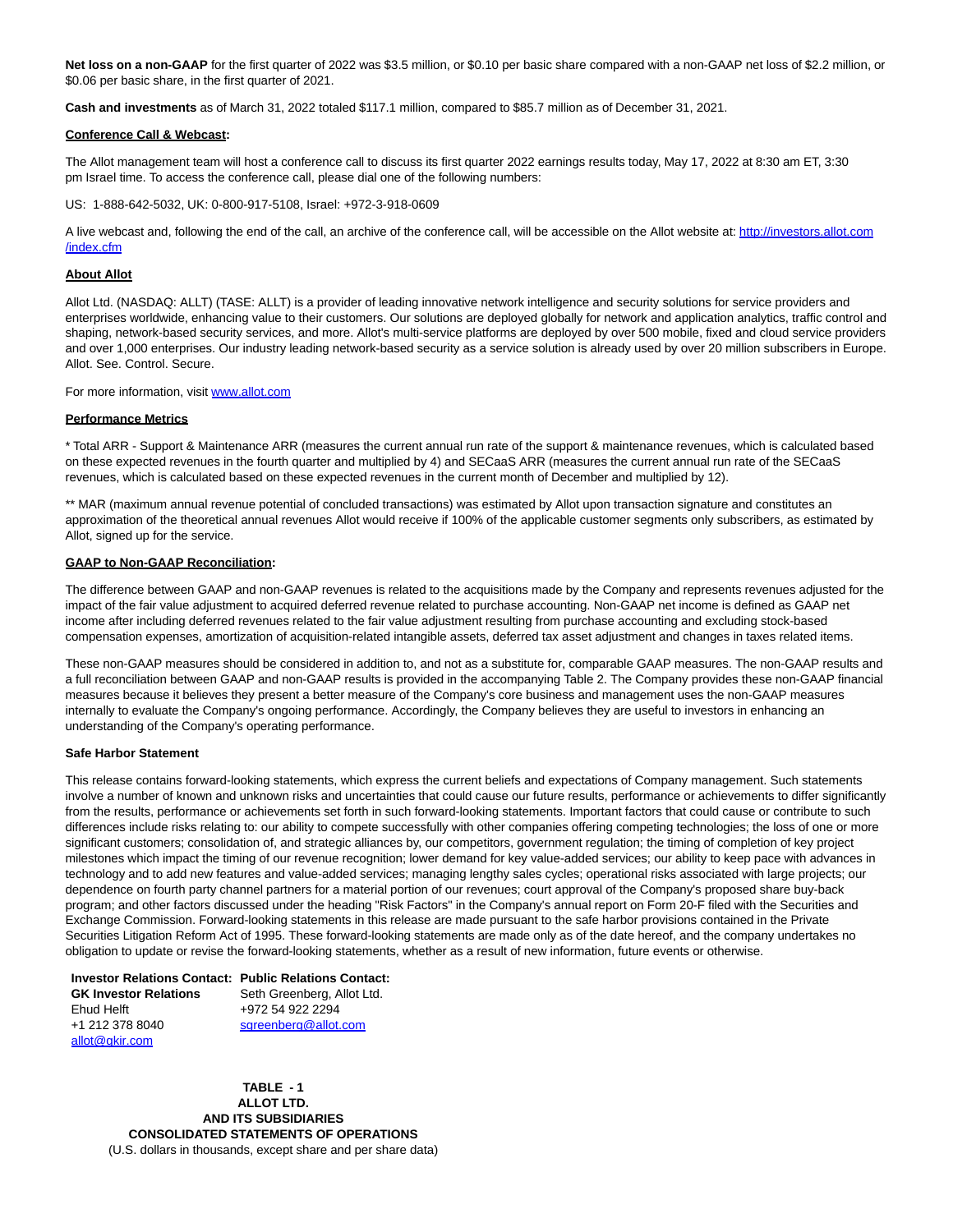|                                           | <b>Three Months Ended</b><br>March 31, |             |    |            |
|-------------------------------------------|----------------------------------------|-------------|----|------------|
|                                           |                                        | 2022        |    | 2021       |
|                                           |                                        | (Unaudited) |    |            |
|                                           |                                        |             |    |            |
| Revenues                                  | \$                                     | 31,896      | \$ | 31,183     |
| Cost of revenues                          |                                        | 9,792       |    | 9,591      |
| Gross profit                              |                                        | 22,104      |    | 21,592     |
| Operating expenses:                       |                                        |             |    |            |
| Research and development costs, net       |                                        | 12,030      |    | 10,567     |
| Sales and marketing                       |                                        | 11,689      |    | 11.593     |
| General and administrative                |                                        | 4,037       |    | 3,200      |
| Total operating expenses                  |                                        | 27,756      |    | 25,360     |
| Operating loss                            |                                        | (5,652)     |    | (3,768)    |
| Financial and other income, net           |                                        | 247         |    | 115        |
| Loss before income tax expenses           |                                        | (5, 405)    |    | (3,653)    |
| Tax expenses                              |                                        | 722         |    | 305        |
| Net Loss                                  |                                        | (6, 127)    |    | (3,958)    |
|                                           |                                        |             |    |            |
| Basic net loss per share                  | \$                                     | (0.17)      | \$ | (0.11)     |
|                                           |                                        |             |    |            |
| Diluted net loss per share                |                                        | $(0.17)$ \$ |    | (0.11)     |
| Weighted average number of shares used in |                                        |             |    |            |
| computing basic net loss per share        |                                        | 36,539,247  |    | 35,535,493 |
| Weighted average number of shares used in |                                        |             |    |            |
| computing diluted net loss per share      |                                        | 36,539,247  |    | 35,535,493 |
|                                           |                                        |             |    |            |

## **TABLE - 2 ALLOT LTD. AND ITS SUBSIDIARIES RECONCILIATION OF GAAP TO NON-GAAP CONSOLIDATED STATEMENTS OF OPERATIONS** (U.S. dollars in thousands, except per share data)

|                                                            | <b>Three Months Ended</b> |             |    |         |  |
|------------------------------------------------------------|---------------------------|-------------|----|---------|--|
|                                                            | March 31,                 |             |    |         |  |
|                                                            | 2022                      |             |    | 2021    |  |
|                                                            |                           | (Unaudited) |    |         |  |
| GAAP cost of revenues                                      | \$                        | 9,792       | \$ | 9,591   |  |
| Share-based compensation (1)                               |                           | (181)       |    | (119)   |  |
| Amortization of intangible assets (2)                      |                           | (152)       |    | (152)   |  |
| Non-GAAP cost of revenues                                  | \$                        | 9,459       | \$ | 9,320   |  |
| GAAP gross profit                                          | \$                        | 22,104      | \$ | 21,592  |  |
| Gross profit adjustments                                   |                           | 333         |    | 271     |  |
| Non-GAAP gross profit                                      | \$                        | 22,437      | \$ | 21,863  |  |
| GAAP operating expenses                                    | \$                        | 27,756      | \$ | 25,360  |  |
| Share-based compensation (1)                               |                           | (2,356)     |    | (1,325) |  |
| Non-GAAP operating expenses                                | \$                        | 25,400      | \$ | 24,035  |  |
| GAAP financial and other income                            | \$                        | 247         | \$ | 115     |  |
| Exchange rate differences*                                 |                           | (73)        |    | 76      |  |
| Non-GAAP Financial and other income                        | \$                        | 174         | \$ | 191     |  |
| GAAP taxes on income                                       | \$                        | 722         | \$ | 305     |  |
| Tax expenses in respect of net deferred tax asset recorded |                           |             |    | (67)    |  |
| Non-GAAP taxes on income                                   | \$                        | 722         | \$ | 238     |  |
| <b>GAAP Net Loss</b>                                       | \$                        | (6, 127)    | \$ | (3,958) |  |
| Share-based compensation (1)                               |                           | 2,537       |    | 1,444   |  |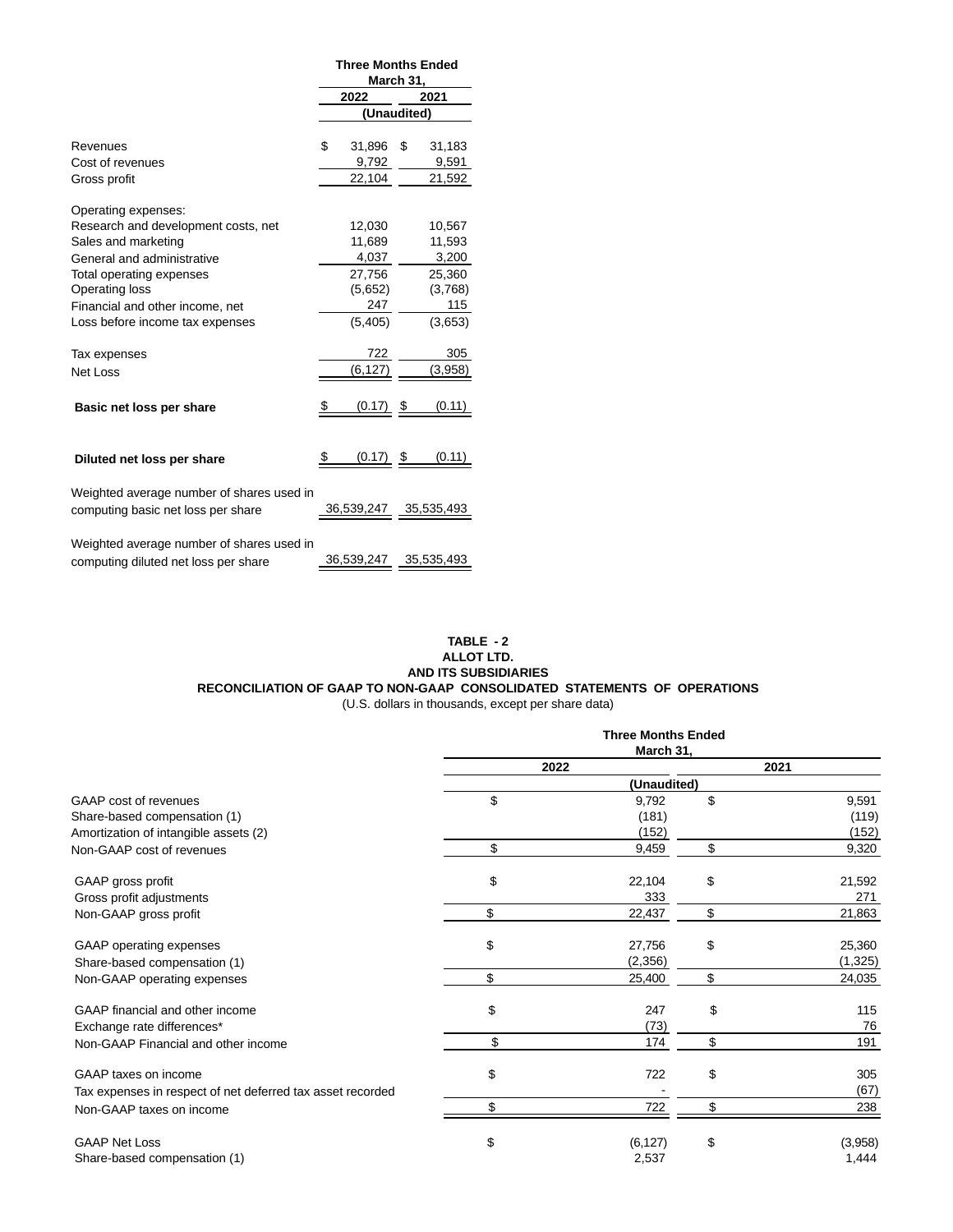| Amortization of intangible assets (2)<br>Exchange rate differences* | 152<br>(73)  | 152<br>76<br>67 |
|---------------------------------------------------------------------|--------------|-----------------|
| Tax expenses in respect of net deferred tax asset recorded          | \$           |                 |
| Non-GAAP Net income (loss)                                          | (3,511)      | (2,219)         |
| GAAP Loss per share (diluted)                                       | \$<br>(0.17) | \$<br>(0.11)    |
| Share-based compensation                                            | 0.07         | 0.04            |
| Amortization of intangible assets                                   | 0.00         | 0.01            |
| Exchange rate differences*                                          | 0.00         | 0.00            |
| Tax expense in respect of net deferred tax asset recorded           |              | 0.00            |
| Non-GAAP Net income (loss) per share (diluted)                      | (0.10)       | (0.06)          |
| Weighted average number of shares used in                           |              |                 |
| computing GAAP diluted net loss per share                           | 36,539,247   | 35,535,493      |
|                                                                     |              |                 |
| Weighted average number of shares used in                           |              |                 |
| computing non-GAAP diluted net loss per share                       | 36,539,247   | 35,535,493      |

\* Financial income or expenses related to exchange rate differences in connection with revaluation of assets and liabilities in non-dollar denominated currencies.

> **TABLE - 2 cont. ALLOT LTD. AND ITS SUBSIDIARIES**

# **RECONCILIATION OF GAAP TO NON-GAAP CONSOLIDATED STATEMENTS OF OPERATIONS**

(U.S. dollars in thousands, except per share data)

|                                       | <b>Three Months Ended</b><br>March 31, |             |    |       |  |
|---------------------------------------|----------------------------------------|-------------|----|-------|--|
|                                       | 2022                                   |             |    | 2021  |  |
|                                       |                                        | (Unaudited) |    |       |  |
| (1) Share-based compensation:         |                                        |             |    |       |  |
| Cost of revenues                      | \$                                     | 181         | \$ | 119   |  |
| Research and development costs, net   |                                        | 845         |    | 395   |  |
| Sales and marketing                   |                                        | 913         |    | 582   |  |
| General and administrative            |                                        | 598         |    | 348   |  |
|                                       |                                        | 2,537       |    | 1,444 |  |
| (2) Amortization of intangible assets |                                        |             |    |       |  |
| Cost of revenues                      | \$                                     | 152         | ъ  | 152   |  |
|                                       |                                        | 152         |    | 152   |  |

#### **TABLE - 3 ALLOT LTD. AND ITS SUBSIDIARIES CONSOLIDATED BALANCE SHEETS (U.S. dollars in thousands)**

|                                          | March 31,<br>2022 |             | December 31,<br>2021 |
|------------------------------------------|-------------------|-------------|----------------------|
|                                          |                   | (Unaudited) | (Audited)            |
| <b>ASSETS</b>                            |                   |             |                      |
| <b>CURRENT ASSETS:</b>                   |                   |             |                      |
| Cash and cash equivalents                | \$                | 20,878 \$   | 11,717               |
| Short-term bank deposits                 |                   | 86.420      | 60,720               |
| Restricted deposits                      |                   | 1,360       | 1,480                |
| Available-for-sale marketable securities |                   | 8,243       | 11,531               |
| Trade receivables, net                   |                   | 32,051      | 30,829               |
| Other receivables and prepaid expenses   |                   | 8,762       | 8,490                |
| Inventories                              |                   | 12,847      | 11,092               |
| Total current assets                     |                   | 170.561     | 135,859              |
| LONG-TERM ASSETS:                        |                   |             |                      |
| Long-term bank deposits                  |                   | 215         | 215                  |
| Severance pay fund                       |                   | 421         | 407                  |
| Operating lease right-of-use assets      |                   | 8,015       | 8,513                |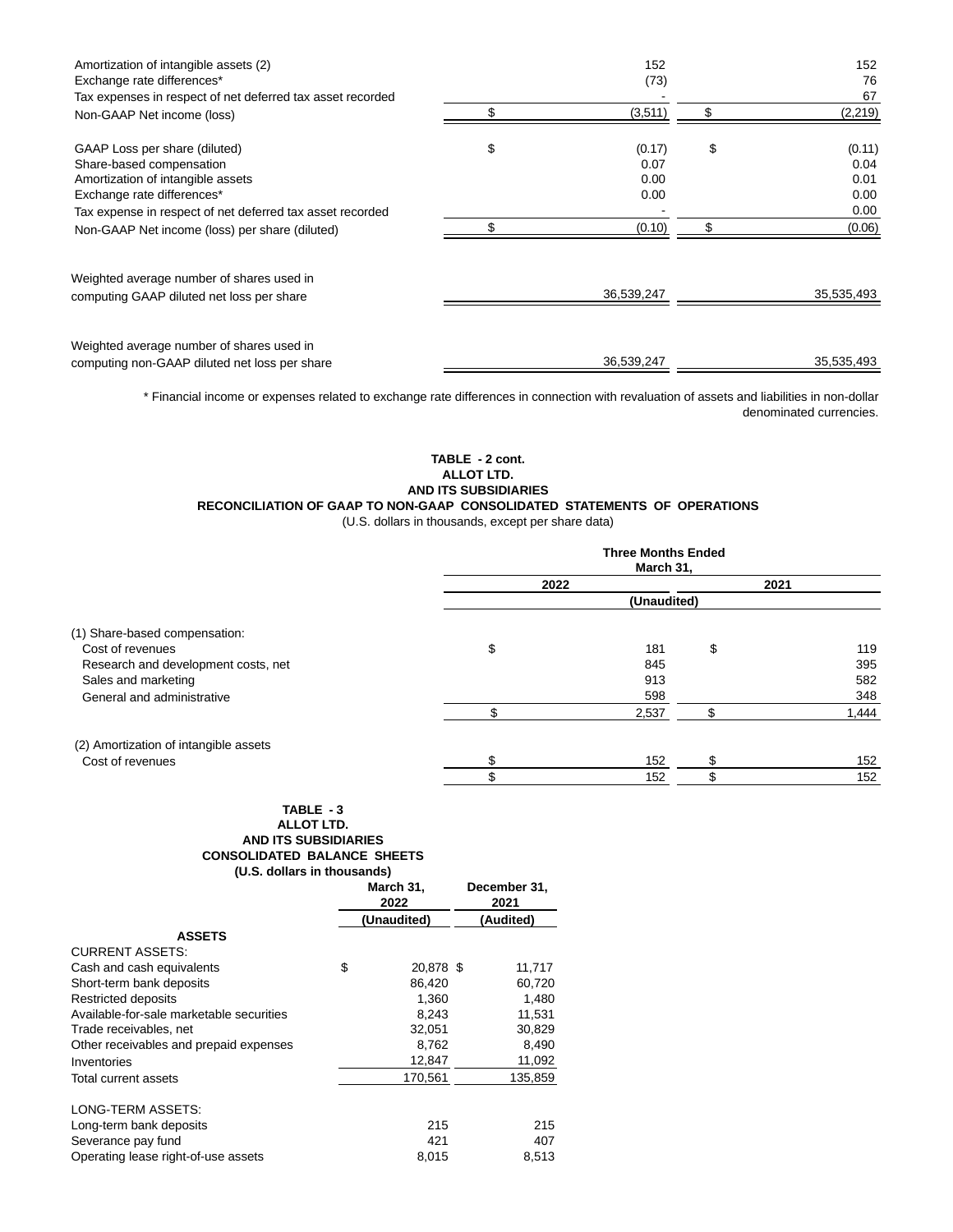| Trade receivables, net                                                     | 6,146            |      | 6,643   |
|----------------------------------------------------------------------------|------------------|------|---------|
| Other assets                                                               | 1,222            |      | 1,639   |
| Total long-term assets                                                     | 16,019           |      | 17,417  |
| PROPERTY AND EQUIPMENT, NET                                                | 14,861           |      | 15,000  |
| GOODWILL AND INTANGIBLE ASSETS, NET                                        | 34,903           |      | 35,138  |
| <b>Total assets</b>                                                        | \$<br>236,344 \$ |      | 203,414 |
| <b>LIABILITIES AND SHAREHOLDERS' EQUITY</b><br><b>CURRENT LIABILITIES:</b> |                  |      |         |
| Trade payables                                                             | \$<br>4,436 \$   |      | 3,940   |
| Deferred revenues                                                          | 24,255           |      | 22,138  |
| Short-term operating lease liabilities                                     | 3,099            |      | 2,785   |
| Other payables and accrued expenses                                        | 23,880           |      | 26,250  |
| <b>Total current liabilities</b>                                           | 55,670           |      | 55,113  |
| <b>LONG-TERM LIABILITIES:</b>                                              |                  |      |         |
| Deferred revenues                                                          | 14,667           |      | 15,942  |
| Long-term operating lease liabilities                                      | 4,283            |      | 5,467   |
| Accrued severance pay                                                      | 892              |      | 884     |
| Convertible debt                                                           | 39,426           |      |         |
| Total long-term liabilities                                                | 59,268           |      | 22,293  |
| <b>SHAREHOLDERS' EQUITY</b>                                                | 121,406          |      | 126,008 |
| Total liabilities and shareholders' equity                                 | 236,344          | - \$ | 203,414 |
|                                                                            | TABLE - 4        |      |         |

#### **ALLOT LTD. AND ITS SUBSIDIARIES CONSOLIDATED STATEMENTS OF CASH FLOWS (U.S. dollars in thousands)**

|                                                                                   | <b>Three Months Ended</b><br>March 31, |               |  |           |
|-----------------------------------------------------------------------------------|----------------------------------------|---------------|--|-----------|
|                                                                                   |                                        | 2022          |  | 2021      |
|                                                                                   |                                        | (Unaudited)   |  |           |
| Cash flows from operating activities:                                             |                                        |               |  |           |
| Net Loss                                                                          | \$                                     | $(6, 127)$ \$ |  | (3,958)   |
| Adjustments to reconcile net income to net cash used in operating activities:     |                                        |               |  |           |
| Depreciation                                                                      |                                        | 1,414         |  | 1,088     |
| Stock-based compensation                                                          |                                        | 2,537         |  | 1,444     |
| Amortization of intangible assets                                                 |                                        | 235           |  | 237       |
| Decrease in accrued severance pay, net                                            |                                        | (6)           |  | (72)      |
| Decrease in other assets                                                          |                                        | 417           |  | 1,499     |
| Decrease in accrued interest and amortization of premium on marketable securities |                                        | 32            |  | 75        |
| Changes in operating leases, net                                                  |                                        | (372)         |  | (232)     |
| Increase in trade receivables                                                     |                                        | (725)         |  | (7, 143)  |
| Decrease (Increase) in other receivables and prepaid expenses                     |                                        | (1,034)       |  | 2,080     |
| Increase in inventories                                                           |                                        | (1,755)       |  | (957)     |
| Decrease in long-term deferred taxes, net                                         |                                        |               |  | 72        |
| Increase (Decrease) in trade payables                                             |                                        | 496           |  | (870)     |
| Decrease in employees and payroll accruals                                        |                                        | (2,486)       |  | (1,909)   |
| Increase in deferred revenues                                                     |                                        | 842           |  | 14,972    |
| Decrease in other payables, accrued expenses and other long term liabilities      |                                        | (271)         |  | (603)     |
| Net cash provided by (used in) operating activities                               |                                        | (6,803)       |  | 5,723     |
| Cash flows from investing activities:                                             |                                        |               |  |           |
| Decrease (Increase) in restricted deposit                                         |                                        | 120           |  | (434)     |
| Investment in short-term deposits                                                 |                                        | (25,700)      |  | (24, 300) |
| Purchase of property and equipment                                                |                                        | (1,275)       |  | (1,695)   |
| Purchase of intangible assets                                                     |                                        |               |  | (1,652)   |
| Proceeds from redemption or sale of available-for sale marketable securities      |                                        | 3,158         |  | 4,348     |
| Net cash used in investing activities                                             |                                        | (23, 697)     |  | (23, 733) |
| Cash flows from financing activities:                                             |                                        |               |  |           |
| Proceeds from exercise of stock options                                           |                                        | 235           |  | 1,559     |
| Issuance of convertible debt                                                      |                                        | 39.426        |  |           |
|                                                                                   |                                        |               |  |           |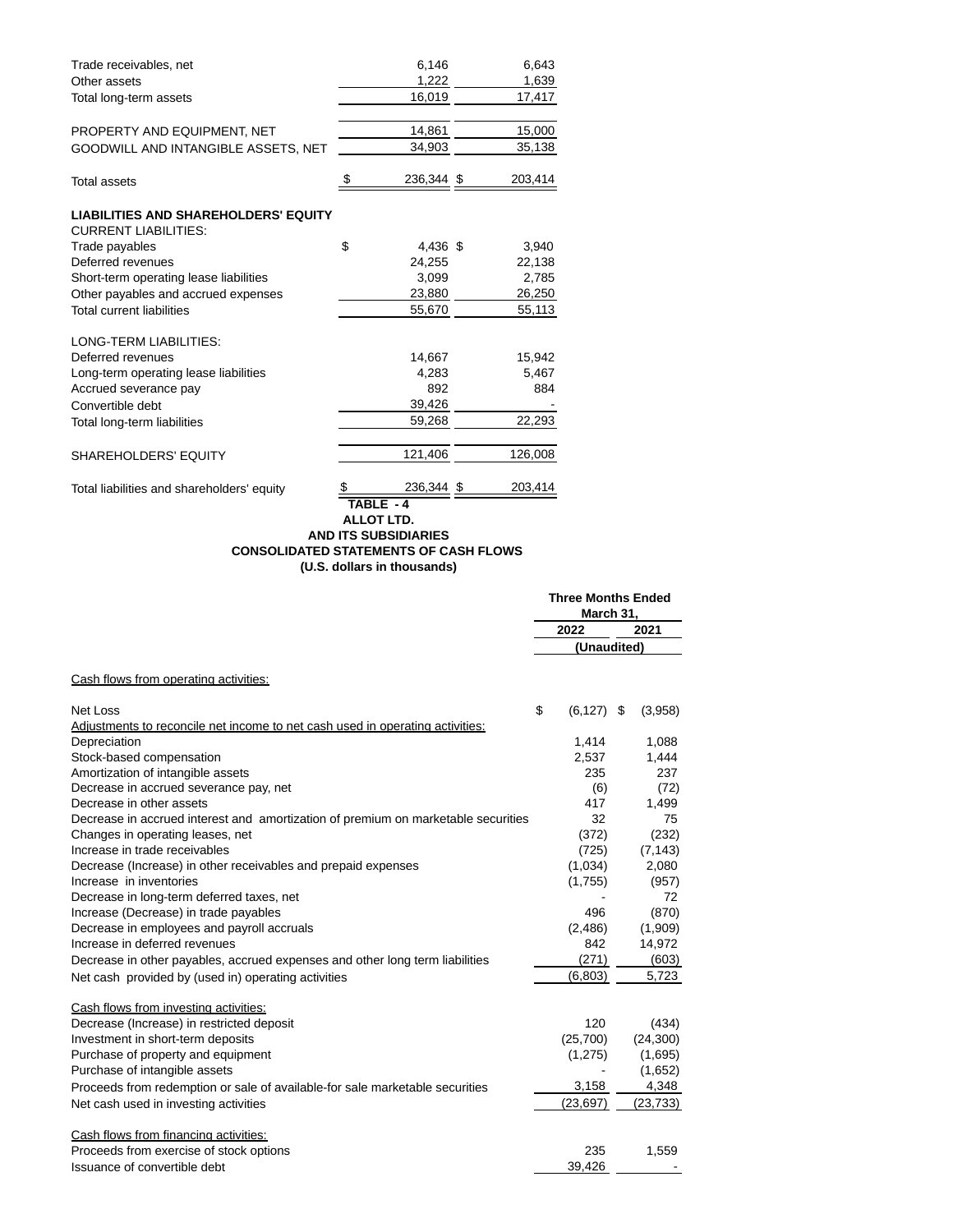| Net cash provided by financing activities                                                                    | 39.661          | 1,559               |  |  |
|--------------------------------------------------------------------------------------------------------------|-----------------|---------------------|--|--|
|                                                                                                              |                 |                     |  |  |
| Increase (Decrease) in cash and cash equivalents<br>Cash and cash equivalents at the beginning of the period | 9.161<br>11.717 | (16, 451)<br>23.599 |  |  |
| Cash and cash equivalents at the end of the period                                                           | 20.878          | 7.148               |  |  |

# **Other financial metrics (Unaudited)**

U.S. dollars in millions, except number of full time employees, % of top-10 end-customers out of revenues and number of shares

|                                                                        | Q1-2022 |      | FY<br>2021 |      | <u>EY</u><br>2020 |      |
|------------------------------------------------------------------------|---------|------|------------|------|-------------------|------|
| Revenues geographic breakdown                                          |         |      |            |      |                   |      |
| Americas                                                               | 3.7     | 11%  | 19.4       | 14%  | 8.1               | 6%   |
| <b>EMEA</b>                                                            | 18.7    | 59%  | 82.0       | 56%  | 104.3             | 77%  |
| Asia Pacific                                                           | 9.5     | 30%  | 44.2       | 30%  | 23.5              | 17%  |
|                                                                        | 31.9    | 100% | 145.6      | 100% | 135.9             | 100% |
| Revenue breakdown by type                                              |         |      |            |      |                   |      |
| Products                                                               | 17.2    | 54%  | 88.1       | 60%  | 92.5              | 68%  |
| <b>Professional Services</b>                                           | 2.6     | 8%   | 15.2       | 11%  | 11.4              | 8%   |
| SECaaS (Security as a Service)                                         | 1.5     | 5%   | 4.1        | 3%   | 1.9               | 2%   |
| Support & Maintenance                                                  | 10.6    | 33%  | 38.2       | 26%  | 30.1              | 22%  |
|                                                                        | 31.9    | 100% | 145.6      | 100% | 135.9             | 100% |
| Revenues per customer type                                             |         |      |            |      |                   |      |
| <b>CSP</b>                                                             | 25.8    | 81%  | 116.9      | 80%  | 114.8             | 84%  |
| Enterprise                                                             | 6.1     | 19%  | 28.7       | 20%  | 21.1              | 16%  |
|                                                                        | 31.9    | 100% | 145.6      | 100% | 135.9             | 100% |
| % of top-10 end-customers out of revenues                              | 57%     |      | 51%        |      | 71%               |      |
| Total number of full time employees<br>(end of period)                 | 728     |      | 741        |      | 676               |      |
| Non-GAAP Weighted average number of basic shares (in millions)         | 36.5    |      | 36.1       |      | 35                |      |
| Non-GAAP weighted average number of fully diluted shares (in millions) | 38.7    |      | 38.4       |      | 37.2              |      |

| SECaaS (Security as a Service) revenues- U.S. dollars in millions (Unaudited)                |                                                                                                       |  |  |  |  |
|----------------------------------------------------------------------------------------------|-------------------------------------------------------------------------------------------------------|--|--|--|--|
| $Q1-2022$ :                                                                                  | 1.5                                                                                                   |  |  |  |  |
| Q4-2021:                                                                                     | 1.3                                                                                                   |  |  |  |  |
| $Q3-2021$ :                                                                                  | 1.2                                                                                                   |  |  |  |  |
| $Q2 - 2021$ :                                                                                | 0.9                                                                                                   |  |  |  |  |
|                                                                                              |                                                                                                       |  |  |  |  |
| SECaaS ARR <sup>*</sup> (annualized recurring revenues) U.S. dollars in millions (Unaudited) |                                                                                                       |  |  |  |  |
| Mar. 2022:                                                                                   | 5.9                                                                                                   |  |  |  |  |
| Dec. 2021:                                                                                   | 5.2                                                                                                   |  |  |  |  |
| Dec. 2020:                                                                                   | 2.7                                                                                                   |  |  |  |  |
| Dec. 2019:                                                                                   | 0.5                                                                                                   |  |  |  |  |
|                                                                                              |                                                                                                       |  |  |  |  |
|                                                                                              | *ARR: annualized recurring SECaaS revenues, calculated based on the monthly revenues multiplied by 12 |  |  |  |  |

| ARR - U.S. dollars in millions (Unaudited) |           |           |                  |               |                        |
|--------------------------------------------|-----------|-----------|------------------|---------------|------------------------|
|                                            | Dec. 2020 | Dec. 2021 | Dec. 2022 target | 2021 vs. 2020 | 2022 (target) vs. 2021 |
| Support & maintenance ARR *                | 31.2      | 42.0      | $41 - 43$        | 35%           | $(2\%) - 2\%$          |
| <b>SECaaS ARR **</b>                       | 2.7       | 5.2       | at least 12      | 93%           | 131%                   |
| <b>Total ARR</b>                           | 33.9      | 47.2      | 53-55            | 39%           | 12%-17%                |